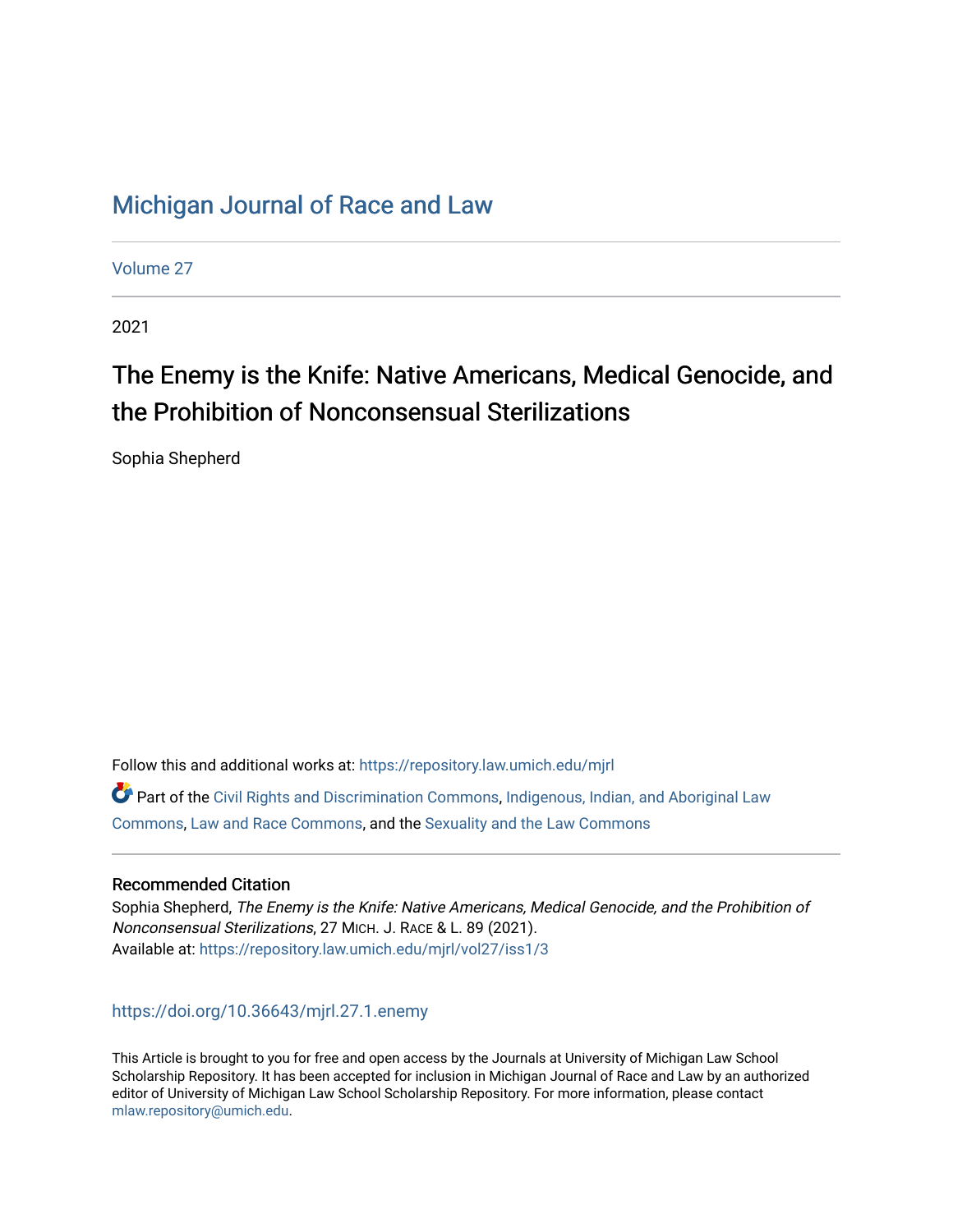## THE ENEMY IS THE KNIFE: NATIVE AMERICANS, MEDICAL GENOCIDE, AND THE PROHIBITION OF NONCONSENSUAL STERILIZATIONS

#### *Sophia Shepherd\**

*They took our past with a sword and our land with a pen. Now they're trying to take our future with a scalpel.*

—Native American Activist, American Indian Journal

#### I. INTRODUCTION

Supported by the Supreme Court's notorious decision in *Buck v. Bell*  in 1927, states sterilized thousands of women who were viewed as undesirable through the  $1930s<sup>1</sup>$ . The sterilizations were the culmination of the rise of the sham-science of eugenics, which attempted to improve the genetic pool by eliminating "imbeciles" and the "feeble-minded."2 However, after the Nazis used eugenics to justify the sterilization and killing of millions of people they considered to be unfit, eugenic policies were discredited and disappeared in the U.S.<sup>3</sup> Or so the popular understanding holds.

This popular understanding is incorrect. After World War II, eugenics never died. Instead, like a mutating virus, it reemerged, but transformed. This time, the victims were no longer people with intellectual disabilities. Instead, the new victims were Native Americans and other women of color. The perpetrator of thousands of unconsented sterilizations was the federal government's Indian Health Service (IHS).<sup>4</sup>

<sup>\*</sup> I am grateful to Chuck Hoskin, Jr., Principal Chief of the Cherokee Nation, for helpful conversations and insights about the implications of the government's sterilization policies. I also greatly appreciate the direction and generous suggestions of Professor Martha Fineman, founding director of both the Feminism and Legal Theory Project and the Vulnerability and the Human Condition Initiative at Emory University. Finally, I am grateful to the National Park Service for awarding an earlier version of this research the 2020 National Native American History Prize.

<sup>1</sup>*. See infra* Part III.

<sup>2</sup>*. See infra* Part III.

<sup>3</sup>*. See infra* Part III.

<sup>4</sup>*. See infra* Part V.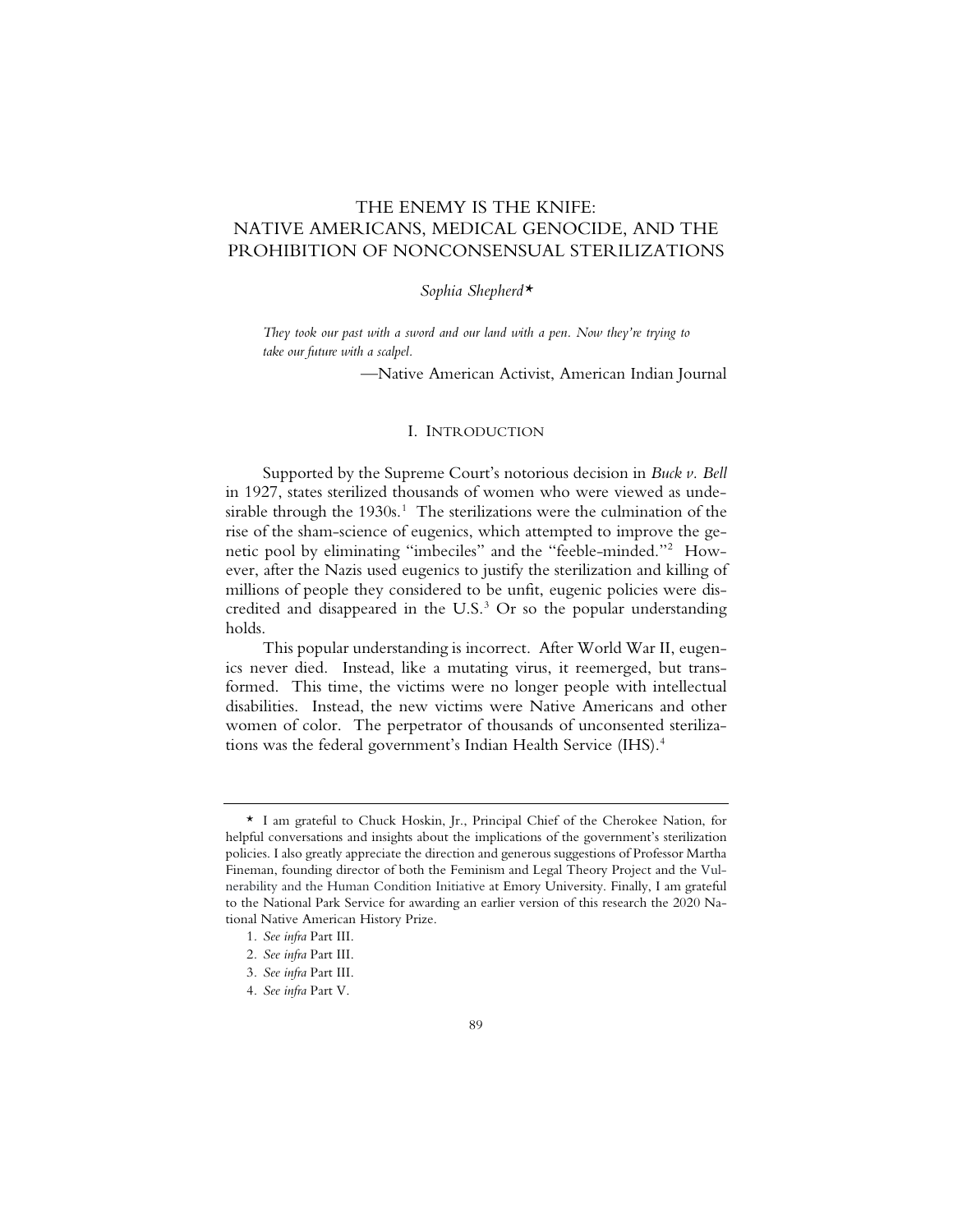This Article describes the legal history of how, twenty years after the sterilizations began, the U.S. Department of Health, Education, and Welfare, in 1978, finally created regulations that prohibited the sterilizations.<sup>5</sup> It tells the heroic story of Connie Redbird Uri, a Native American physician and lawyer, who discovered the secret program of government sterilizations, and created a movement that pressured the government to codify provisions that ended the program.<sup>6</sup> It discusses the shocking revelation by several Tribal Nations that doctors at the IHS hospitals had sterilized at least 25 percent of Native American women of childbearing age around the country.7 Most of the women were sterilized without their knowledge or without giving valid consent.<sup>8</sup> It explains the obstacles that Connie Redbird Uri and other Native activists faced when confronting the sterilizations, including the widespread acceptance of eugenic sterilizations, federal legislation that gave doctors economic incentives to perform the procedures, and paternalistic views about the reproductive choices of women, and especially women of color.<sup>9</sup> Finally, this Article describes the longlasting impacts of the federally-sponsored sterilization of Native women.<sup>10</sup> The sterilizations devastated many women, reduced tribal populations, and terminated the bloodlines of some Tribal Nations.<sup>11</sup>

Thirty years after the end of the Nazi killing to create a master race, the U.S. government finally took administrative action to end a program that had had the effect of a brutal genocide against Native Americans. In the last decade, living victims of nonconsensual sterilization programs in other parts of the country have received compensation for their losses, but the more than 41,000 Native American women who were sterilized at federal IHS facilities have received no compensation.<sup>12</sup>

#### II. CONNIE REDBIRD URI AND THE DISCOVERY OF A MODERN U.S. GENOCIDE.

The 26-year old Native American woman who visited the California office of Dr. Connie Redbird Uri in 1972 was ready to have a family.<sup>13</sup> She asked Dr. Uri, herself of Choctaw and Cherokee descent, to reverse

- 11*. See infra* Part VII.
- 12*. See infra* Part VII.

<sup>5</sup>*. See infra* Part VI.

<sup>6</sup>*. See infra* Part II.

<sup>7</sup>*. See infra* Parts V, VII.

<sup>8</sup>*. See infra* Part V.

<sup>9</sup>*. See infra* Part IV.

<sup>10</sup>*. See infra* Part VII.

<sup>13</sup>*. Woman: Concerns of American Indian Women* (WNED television broadcast Apr. 15, 1977), http://americanarchive.org/catalog/cpb-aacip\_81-67wm3fxh [hereinafter *Woman*].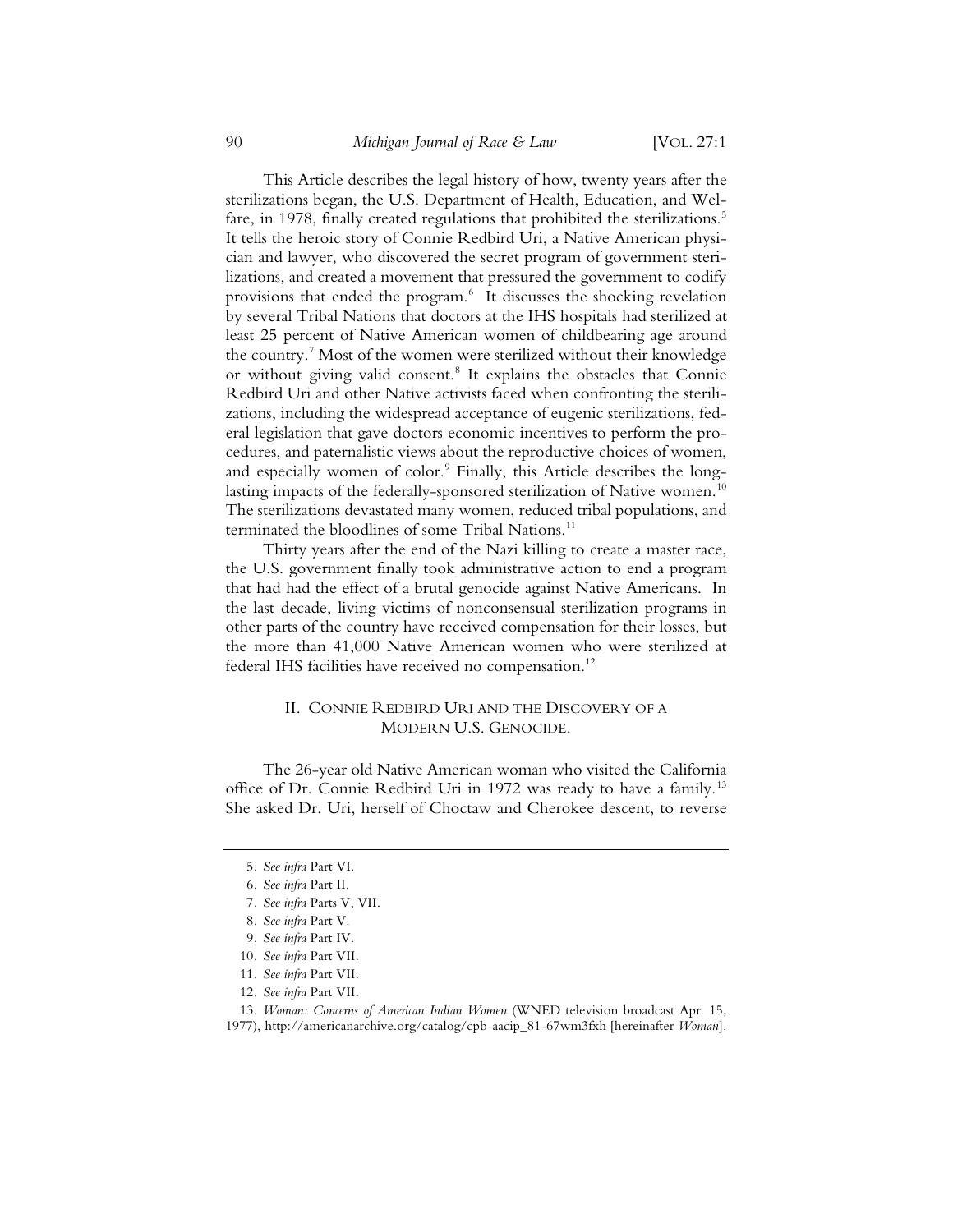the hysterectomy that a doctor at the IHS had performed a few years earlier.<sup>14</sup> The woman was devastated when Dr. Uri explained that a hysterectomy was not reversible.<sup>15</sup> She insisted that she had agreed to the operation only because the IHS doctor had told her that she could reverse it when she decided to have children.<sup>16</sup>

Dr. Uri originally thought the woman's experience was isolated. However, as she began reaching out to other Native women, Dr. Uri heard similar stories of sterilizations that were performed without the women's knowledge or full consent.<sup>17</sup> She became even more alarmed when she learned of sterilizations at the IHS facility in Claremore, Oklahoma, so she began a detailed investigation of the facility.<sup>18</sup> Her conclusion was stunning. In recent years, Claremore doctors had sterilized hundreds of young Native American women, sterilizing one of every four women who came into the hospital to give birth.<sup>19</sup> According to Dr. Uri, Claremore doctors were running a "sterilization factory."20

After a Native-American newspaper, *Akwesasne Notes*, reported on Uri's findings in 1974, members of other tribes began to investigate other IHS facilities. $21$  They too found that hundreds of young women in their tribes had been sterilized in recent years.<sup>22</sup> For some tribes, the sterilization rate was even higher than Dr. Uri had reported for Claremore. A member of the Northern Cheyenne Tribe, Mary Ann Bear Comes Out, determined that one-third of her tribe's women of childbearing age were sterilized during a three-year period.<sup>23</sup> Cheyenne tribal judge Marie Sanchez conducted a study of the women in her tribe and found that more than half had been sterilized.<sup>24</sup>

At the same time, Dr. Uri expanded her own investigation beyond Claremore to examine records of twenty-six of the thirty-five IHS

18*. Id.*

<sup>14</sup>*. Id.*

<sup>15</sup>*. Id.*

<sup>16</sup>*. Id.*

<sup>17.</sup> KPFK, *Indians and Medicine: sterilization and genocide*, PAC. RADIO ARCHIVES (Sept. 25, 1974), https://archive.org/details/pacifica\_radio\_archives-BC1963.

<sup>19</sup>*. C.f. Indian Health Care: Hearing before the Permanent Subcomm. on Investigations of the Comm. on Gov't Operations of the U.S. S.*, 93rd Cong. (1974) (statement of Dr. Connie P. Uri); *see also Theft of Life*, AKWESASNE NOTES, Sept. 1977, at 30.

<sup>20.</sup> KPFK, *supra* note 18.

<sup>21.</sup> *Sterilization of Native Women Charged to I.H.S.*, AKWESASNE NOTES, Early Winter, 1975, at 6-7.

<sup>22.</sup> Jane Lawrence, *The Indian Health Service and the Sterilization of Native American Women*, 24 AM. INDIAN QUARTERLY 400, 410 (2000).

<sup>23</sup>*. Id.*

<sup>24</sup>*. Id.*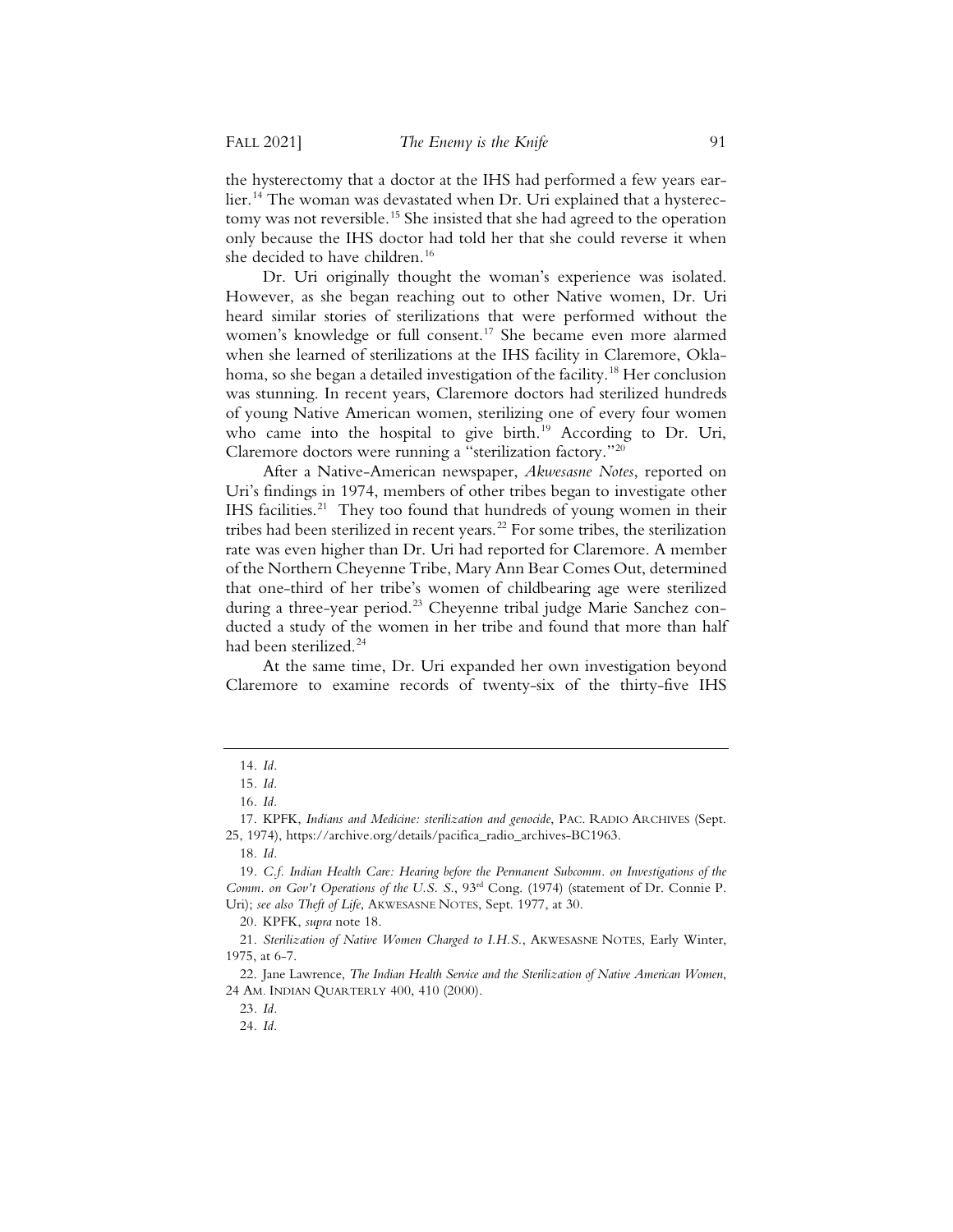hospitals across the country that had obstetric wards.<sup>25</sup> She found that these IHS hospitals – run by the federal government purportedly to serve Native Americans – had sterilized 25 percent of all Native women of childbearing age in the United States.26

When the women were interviewed, it became apparent to the investigators that many were sterilized without their knowledge or without understanding the procedure. Like the woman who first approached Dr. Uri, many women were not told that sterilization was irreversible when they agreed to the procedure.<sup>27</sup> Others reported believing they were receiving a different surgery, such as an appendectomy, when they were actually being sterilized.<sup>28</sup>

Many Native women reported that they consented to sterilization only when they were under sedation or experiencing labor pains and thus were not able to freely consider the consequences.<sup>29</sup> Many others were minors and, therefore, unable to legally consent.<sup>30</sup>

For other sterilized Native women, the IHS obtained consent only through coercion. Some doctors specifically threatened their patients that, unless they agreed to sterilization, they would lose custody of their children. Other doctors threatened loss of welfare benefits.<sup>31</sup>

Moreover, because many of the women did not speak English as their first language, they could not understand what their doctors told them about the procedure. Although a 1969 IHS report acknowledged that "communication is further complicated, in many instances, by the Indians' inability or limited ability to speak English," interpreters were rarely engaged to ensure that the women understood what the doctors said to them about sterilization.<sup>32</sup> Likewise, many women could not understand the consent forms that were written in twelfth-grade English without translation into Native languages.<sup>33</sup>

<sup>25</sup>*. Doctor Raps Sterilization of Indian Women: Claims that Many are Pressured at Government Hospitals*, L.A. TIMES, May 22, 1977, at 3.

<sup>26</sup>*. Id.*

<sup>27</sup>*. Killing our Future: Sterilizations and Experiments*, AKWESASNE NOTES, Early Spring, 1977, at 4.

<sup>28</sup>*. Growing Fight Against Sterilization of Native Women*, AKWESASNE NOTES, Late Winter, 1979, at 29.

<sup>29.</sup> KPFK, *supra* note 18.

<sup>30.</sup> U.S. GEN. ACCT. OFF., HRD-77-3, INVESTIGATION OF ALLEGATIONS CONCERN-ING INDIAN HEALTH SERVICE 20-21 (1976).

<sup>31</sup>*. Theft of Life*, *supra* note 20, at 30; BRIANNA THEOBALD, REPRODUCTION ON THE RESERVATION: PREGNANCY, CHILDBIRTH, AND COLONIALISM IN THE LONG TWENTIETH CENTURY 157, 159 (2019).

<sup>32.</sup> U.S. DEP'T OF HEALTH, EDUC., & WELFARE, U.S. PUB. HEALTH SERV., INDIAN HEALTH PROGRAM 1 (1969) [hereinafter U.S. PUB. HEALTH SERV.].

<sup>33</sup>*. Sterilization of Native Women Charged to I.H.S.*, *supra* note 22, at 6.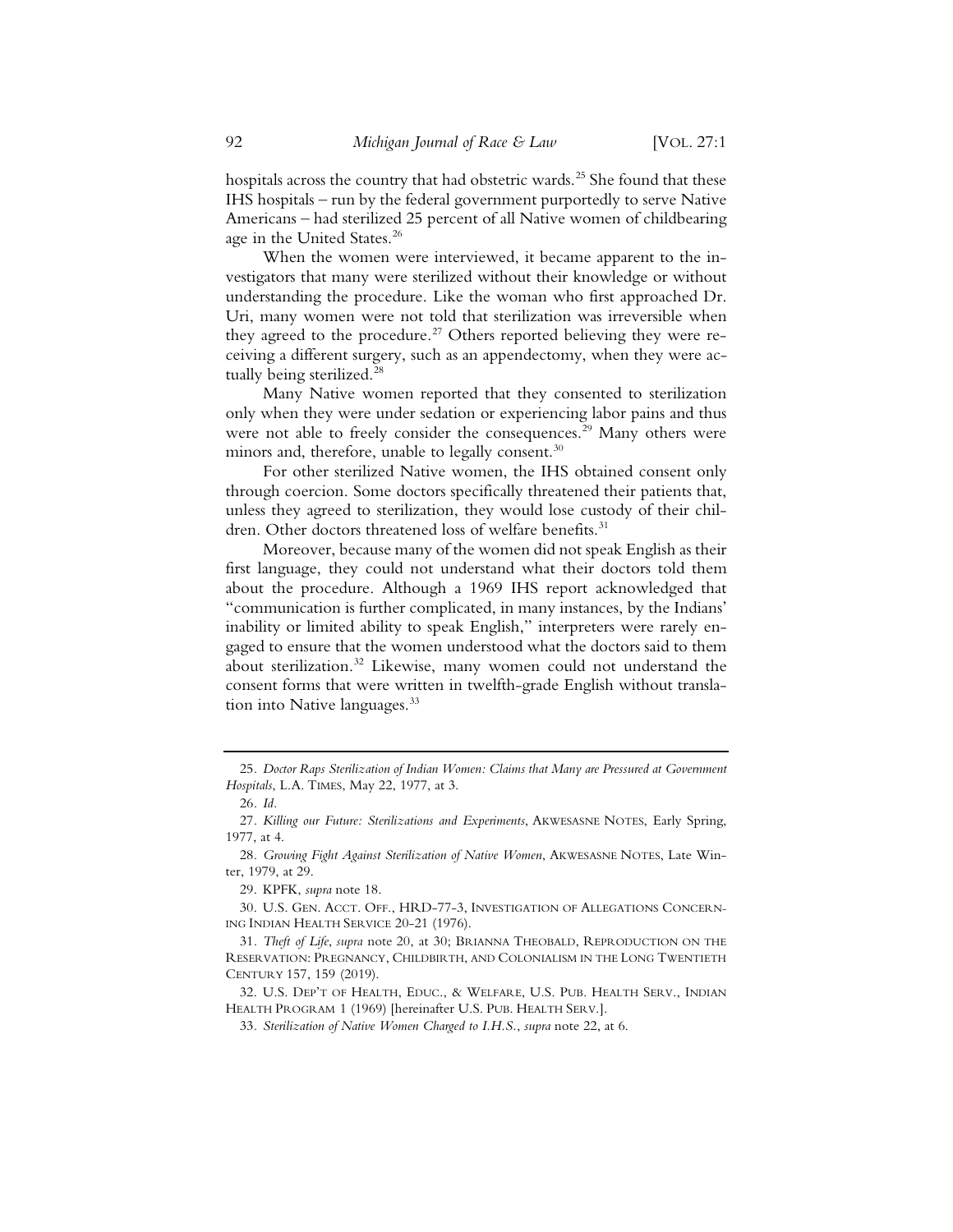The sterilizations of Native women were known by the IHS doctors and nurses who performed the procedures and by the IHS personnel that approved and funded the procedures.<sup>34</sup> However, it would fall on the Native women themselves to identify the scale of the sterilization practices, prompt the government to investigate, and eventually push through protections to prevent future sterilization abuse. Dr. Uri was eventually joined by other Native American women activists who responded to her warning that "[w]e have a new enemy, and the enemy is the knife."35 These women confronted widespread acceptance of eugenic sterilizations, economic incentives promoting the procedure, and paternalistic views about women's reproductive choices.<sup>36</sup> Yet they persisted in their advocacy and eventually ended the nonconsensual sterilization of Native American women.<sup>37</sup>

#### III. EUGENICS RELABELED

The roots of the IHS sterilizations can be traced back to the eugenics movement of the first half of the twentieth century. The founder of the eugenics movement, Francis Galton, who was Charles Darwin's cousin, defined eugenics as "the science which deals with all influences that improve the inborn qualities of a race."<sup>38</sup> American support for eugenics was widespread. By the late 1920s, over 70 percent of high school biology textbooks endorsed the movement and 375 universities offered full courses on eugenics.<sup>39</sup>

Although Galton and his supporters initially supported only eugenic marriages to encourage desirable offspring, their ideas eventually evolved toward preventing undesirable births.<sup>40</sup> By 1933, twenty-seven of the forty-eight states had eugenic sterilization laws that required sterilization of people that the states considered "unfit."41 The compulsory sterilization

<sup>34</sup>*. See infra* Part VI.

<sup>35.</sup> Dr. Connie Uri, Remarks at the Oklahoma City IHS Area Advisory Board Meeting (Nov. 9, 1974) (transcript available at Costco Archive, MS 170, Box 34, Folder 034.001.001, Special Collections and University Archives, University of California, Riverside).

<sup>36</sup>*. See infra* at Part III.

<sup>37</sup>*. See infra* at Part VI.

<sup>38.</sup> Francis Galton, *Eugenics: Its Definition, Scope, and Aims*, 10 AMERICAN JOURNAL OF SOCIOLOGY 1, 1 (1904).

<sup>39.</sup> VICTORIA F. NOURSE, IN RECKLESS HANDS: SKINNER V. OKLAHOMA AND THE NEAR TRIUMPH OF AMERICAN EUGENICS 20 (2008).

<sup>40</sup>*. See* Mary Ziegler, *Reinventing Eugenics: Reproductive Choice and Law Reform After World War II*, 14 CARDOZO J. L. & GENDER 319, 320-321 (2008).

<sup>41.</sup> NOURSE, *supra* note 40, at 20.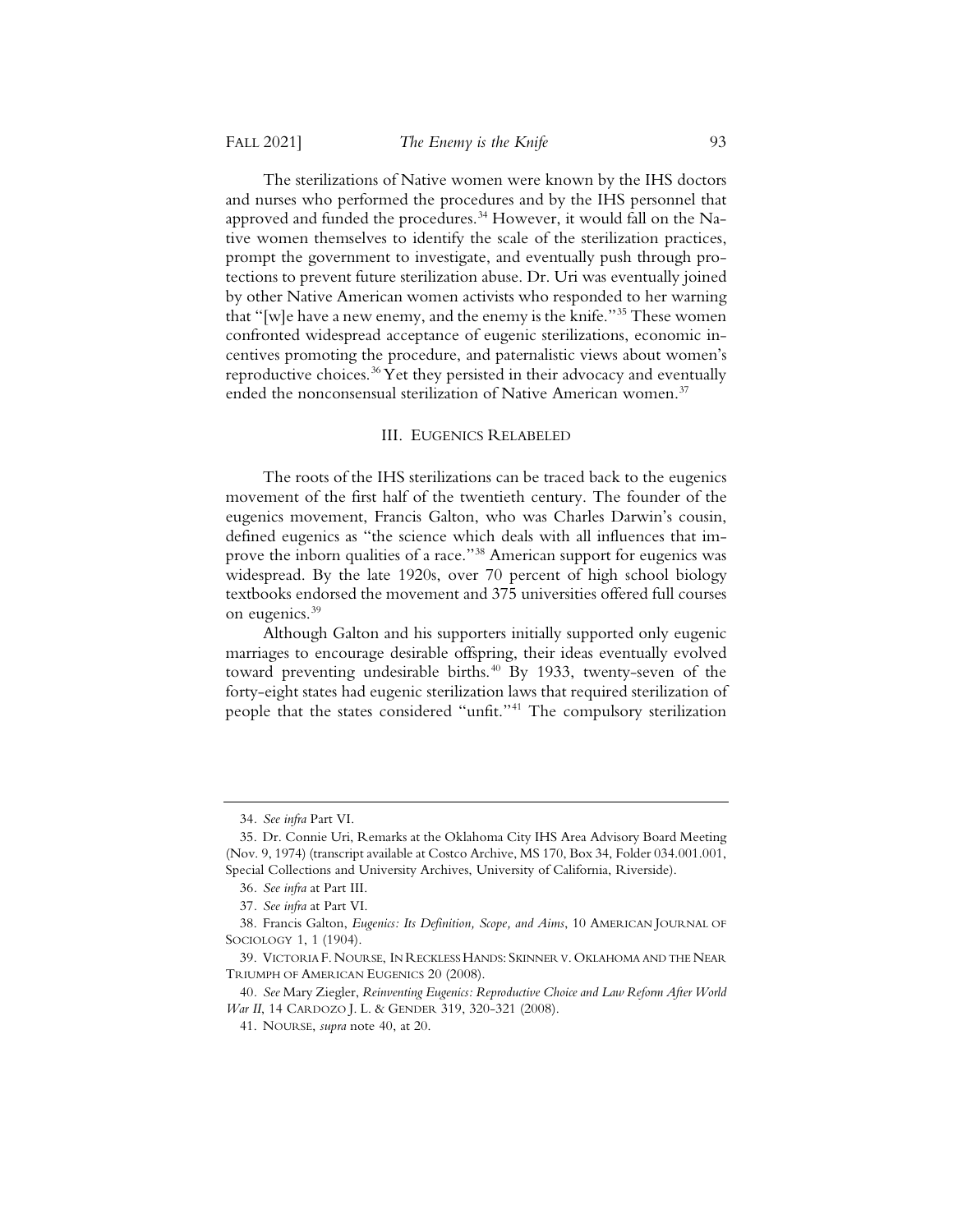laws "called for sterilizing anyone with 'defective' traits, such as epilepsy, criminality, alcoholism, or 'dependency'—another word for poverty."42

The legality of eugenic sterilization was upheld by the United States Supreme Court in the infamous case of *Buck v. Bell* in 1927.<sup>43</sup> The case involved the state of Virginia's attempt to sterilize a woman of supposedly low intelligence under its compulsory sterilization law.<sup>44</sup> The Court allowed the forced sterilization, with Justice Oliver Wendell Holmes asserting that "it is better for all the world if instead of waiting to execute degenerate offspring for a crime, or to let them starve for their imbecility, society can prevent those who are manifestly unfit from continuing their kind."45

During World War II, Americans began to associate eugenic sterilization with Nazism, and compulsory sterilization fell from favor.<sup>46</sup> However, sterilization re-emerged in the 1960s, but no longer under the banner of eugenics. Instead, it was promoted as a way to end poverty. President Lyndon B. Johnson created family planning programs to help poor people control their fertility as part of his "War on Poverty."<sup>47</sup> Although most programs focused on providing contraception, concerns about overpopulation and the burden of public welfare costs led to renewed support for sterilization.<sup>48</sup>

In the 1960s and 1970s, thirteen states proposed sterilization laws to reduce the number of poor and illegitimate children.<sup>49</sup> Although the state proposals differed in what triggered a sterilization, all were based on the underlying assumption that poor women giving birth to multiple children was an "injustice to the children and an injustice to society."<sup>50</sup> In addition, lawmakers expressed paternalistic views about poor women's inability to make good reproductive choices. For example, in 1973, an Ohio representative defended a bill mandating sterilization for women on welfare with

<sup>42.</sup> ADAM COHEN, IMBECILES: THE SUPREME COURT, AMERICAN EUGENICS, AND THE STERILIZATION OF CARRIE BUCK 5-6 (2016).

<sup>43.</sup> Buck v. Bell, 274 U.S. 200 (1927).

<sup>44</sup>*. Id.*

<sup>45</sup>*. Id.* at 207.

<sup>46.</sup> NOURSE, *supra* note 40, at 32-36.

<sup>47</sup>*. See* Ziegler, *supra* note 41 at 331-335; *see also* Jennifer Nelson, *"Breaking the Chain of Poverty": Family Planning, Community Involvement, and the Population Council—Office of Economic Opportunity Alliance,* 69 J. HIST. MED.&ALLIED SCIS. 101, 109-11 (2014).

<sup>48</sup>*. See* sources cited *supra* note 48.

<sup>49.</sup> JENNIFER NELSON, WOMEN OF COLOR AND THE REPRODUCTIVE RIGHTS MOVE-MENT 68-69 (2003).

<sup>50</sup>*. See* Julius Paul, *The Return of Punitive Sterilization Proposals: Current Attacks on Illegitimacy and the AFDC*, 3 LAW & SOC'Y REV. 77, 82 (1968); *See also* Meg Devlin O'Sullivan, *Informing Red Power and Transforming the Second Wave: Native American Women and the Struggle Against Coerced Sterilization in the 1970s*, 25 WOMEN'S HIST. REV. 965, 967 (2016).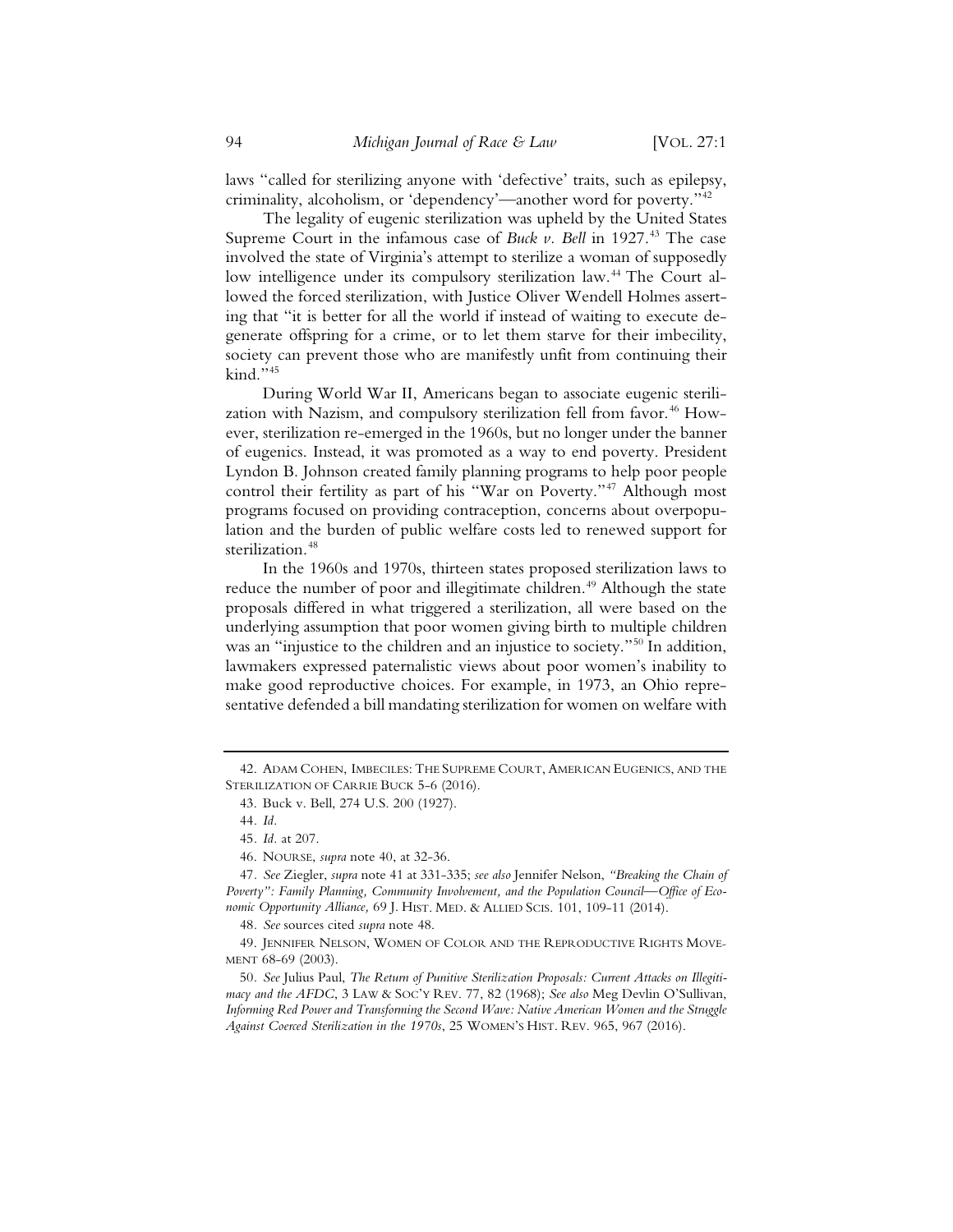two children by arguing that "[i]f a man decides to live like an animal he should be treated like an animal."51

Thus, although the eugenic rhetoric had declined, states' rationales for this new sterilization program resembled the rationales for earlier eugenic sterilization. Both prescribed sterilization to prevent poverty. Both indicated that sterilization was necessary because poor women could not be trusted to make good choices about family size. And both used dehumanizing language about the poor.

As the Chief of the Cherokee Nation, today's largest tribe, recently explained, "A good portion of a generation of Native Americans was wiped out as a result of the sterilizations, which is a familiar theme in American history. But, it takes on a particularly sinister connotation when we're talking about sterilizations by the government. There's another government in world history that did that too."52

#### IV. BARRIERS TO CONFRONTING STERILIZATION

Several institutions and groups enabled the sterilization of Native women. They created barriers to confronting sterilization practices that included the widespread acceptance of eugenic sterilizations, economic incentives promoting the procedure, and paternalistic views about women's reproductive choices.

#### A. *The Federal Government*

In addition to efforts by many states to promote the sterilization of poor women, the federal government increased attention to and funding for sterilization throughout the 1960s and 1970s. During the 1960s, the federal government grew increasingly concerned about the growing U.S. population, especially the growing population of the poor.<sup>53</sup> Various federal organizations, including the Office of Economic Opportunity and the Commission on Population Growth and the American Future, were created to study population growth and devise plans to reduce it.<sup>54</sup> These groups soon focused on sterilization of poor women and identified

<sup>51.</sup> Sandra Haggerty, Letter to the Editor, *Some of the Stuff in the Mail*, AMES DAILY TRIB., Aug. 15, 1973, at 4 (statement of Rep. Gene Damschroder).

<sup>52.</sup> Interview with Chuck Hoskin, Jr., Principal Chief of the Cherokee Nation, in Tulsa, Okla. (Feb. 3, 2020).

<sup>53.</sup> Sally J. Torpy, *Native American Women and Coerced Sterilization: On the Trail of Tears in the 1970s*, 24 AM. INDIAN CULTURE & RES. J. 1, 4 (2000); Ziegler, *supra* note 41, at 344.

<sup>54</sup>*. See* Torpy, *supra* note 54, at 4.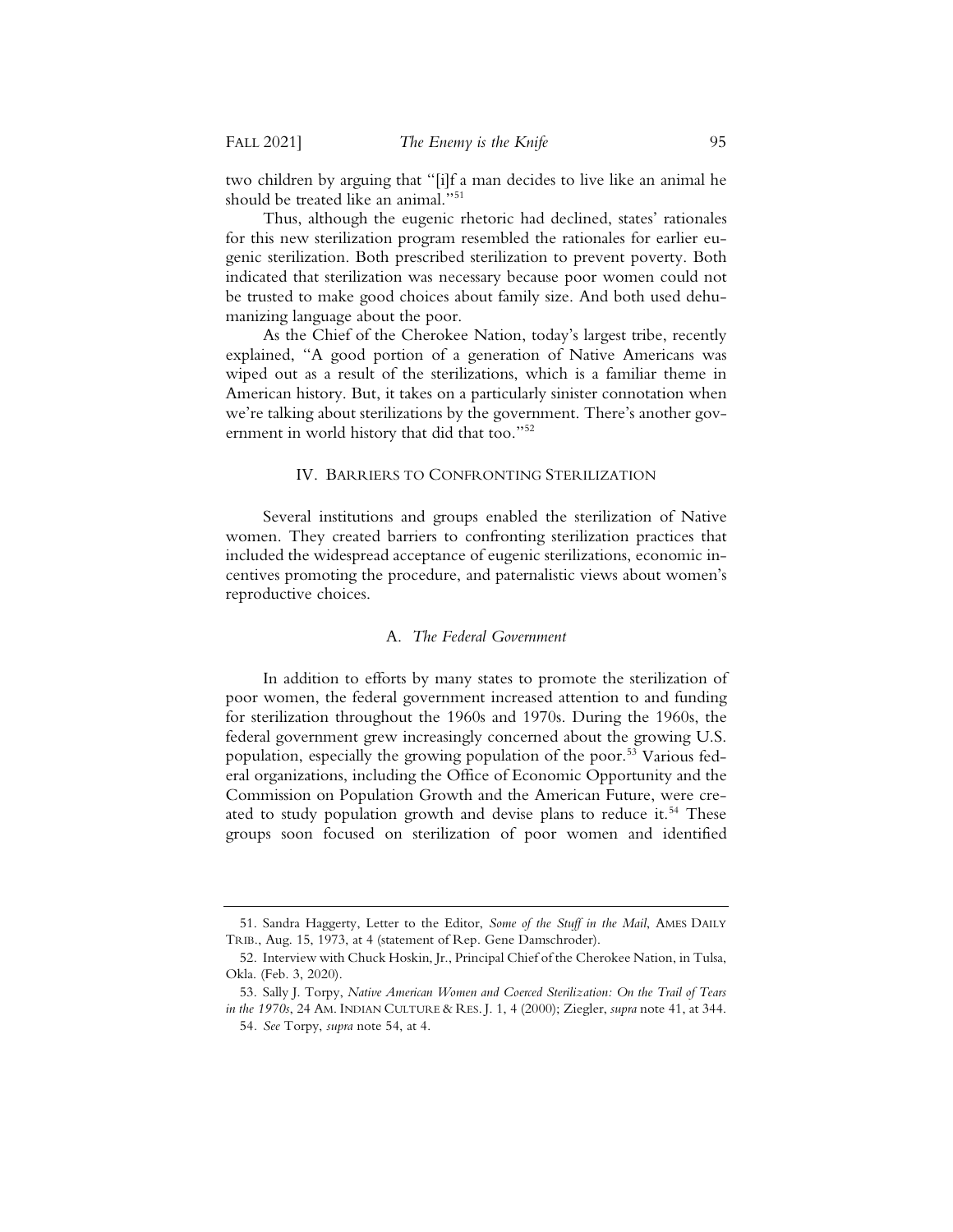federally-funded family planning services as an effective means to promote such sterilization.<sup>55</sup>

In 1965, federal IHS facilities began family planning programs that included sterilization.<sup>56</sup> Initially, the programs provided doctors with little reimbursement for sterilizations.<sup>57</sup> However, Congress changed this by passing the Family Planning Services and Population Research Act of 1970.58 With this Act, the government began subsidizing 90 percent of the cost of sterilizations performed through the IHS.<sup>59</sup> Although doctors and hospitals received only small subsidies for most forms of birth control, a sterilization could earn as much as  $$720.60$  Not surprisingly, the number of federally-funded sterilizations increased by more than five times during the next decade.<sup>61</sup>

#### B. *Physicians*

Doctors claimed that, by sterilizing poor women, they were helping both society and the women themselves.<sup>62</sup> For example, in interviews, doctors admitted they believed that as "physicians we have obligations to individual patients, but we also have obligations to the society of which we are a part. . . . The welfare mess cries out for solutions, one of which is fertility control"63 and that "a girl with lots of kids, on welfare, and not intelligent enough to use birth control, is better off being sterilized."64 One cannot help but note the echoes of earlier eugenicists who promoted both the sterilization of the unintelligent and the sacrifice of individuals' interests for society's betterment. Surveys of doctors confirmed that they were more than twice as likely to recommend sterilization for women on welfare than for women not receiving any public assistance.<sup>65</sup>

Women of color were especially targeted for sterilization. Some doctors claimed that Black women, Puerto Rican women, and Native

<sup>55</sup>*. See* O'Sullivan, *supra* note 51, at 967.

<sup>56</sup>*. Sterilization of Native Women Charged to I.H.S.*, *supra* note 22, at 7; Lawrence, *supra*  note 23, at 402.

<sup>57.</sup> O'Sullivan, *supra* note 51, at 967.

<sup>58.</sup> Family Planning Services and Population Research Act of 1970, Pub. L. No. 91- 572, 84 Stat. 1504-08.

<sup>59.</sup> O'Sullivan, *supra* note 51, at 967-68.

<sup>60</sup>*. Id.* at 969.

<sup>61. 123</sup> CONG. REC. 39,381-82 (1977).

<sup>62.</sup> Barbara Caress, *Sterilization*, 62 HEALTH/PAC BULLETIN 1, 11-12 (1975); O'Sullivan, *supra* note 51, at 969-970.

<sup>63.</sup> H. Curtis Wood, *The Changing Trends in Voluntary Sterilization*, 1 CONTEMP. OB-STETRICS & GYNECOLOGY 31, 39 (1973).

<sup>64.</sup> O'Sullivan, *supra* note 51, at 970.

<sup>65.</sup> Caress, *supra* note 63, at 4.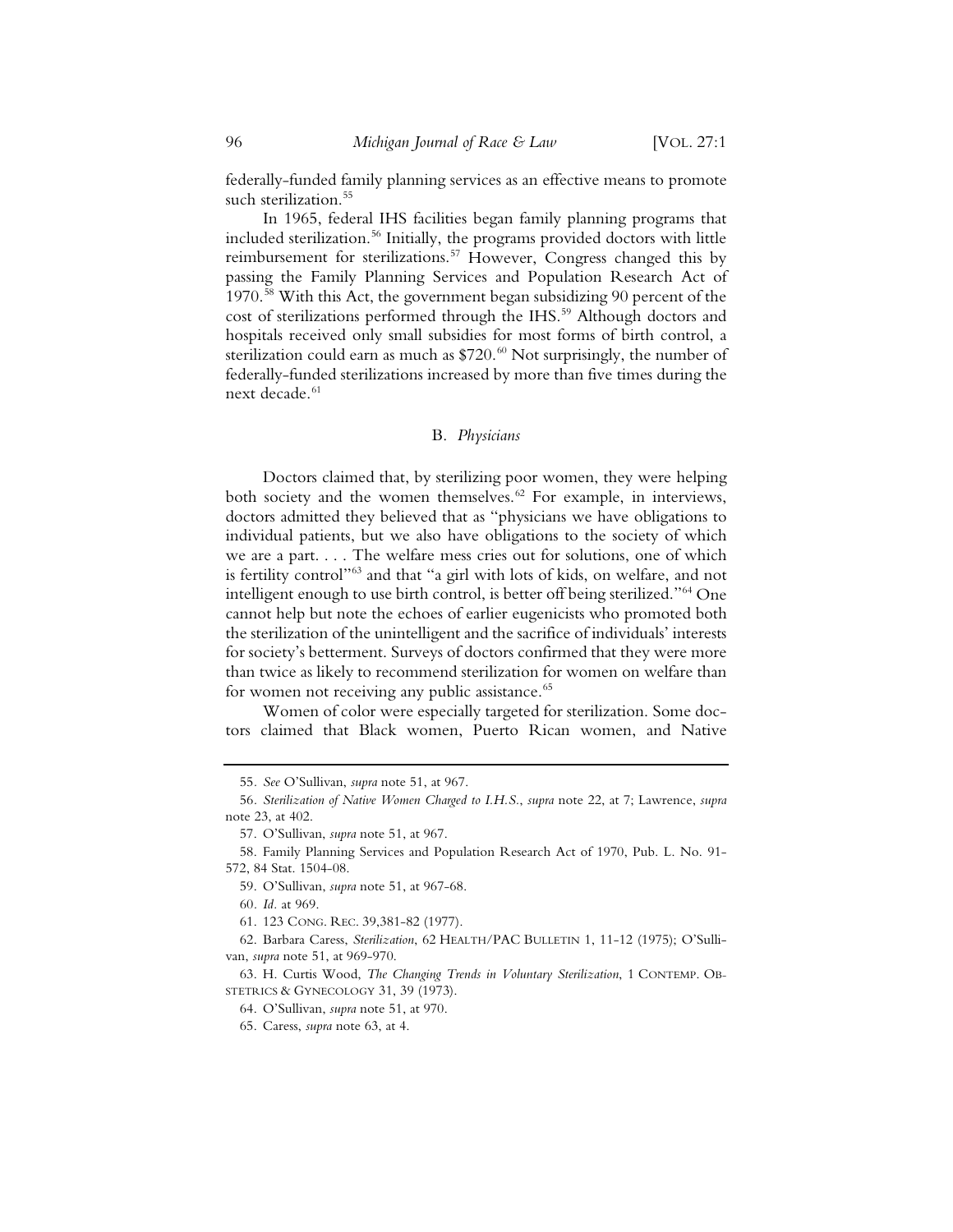American women were more fertile than white women.<sup>66</sup> As a result, many policy makers asserted that sterilization efforts should be focused on women of color who were both disproportionately poor compared to white women and were believed to have higher fertility rates.<sup>67</sup> Their efforts were largely successful. For example, 1970 study of national sterilization practices determined that, even after controlling for education and age, Black women were approximately twice as likely to be sterilized as white women.<sup>68</sup>

#### C. *Physicians' Boards*

In the late 1960s, the American College of Obstetricians and Gynecologists took steps to liberalize sterilizations by dropping its so-called ageparity standard, which provided that the only women who should be sterilized were those who were older and had many children.<sup>69</sup> Although only a recommendation, most institutions had followed this standard that held that women should be sterilized only if their number of living children multiplied by their age equaled or exceeded 120, such as a thirty-year-old woman with four children.<sup>70</sup> Without this standard to guide doctors, many younger women and women with fewer children were sterilized.<sup>71</sup>

In addition, private licensing groups created incentives that further encouraged doctors to perform sterilizations.<sup>72</sup> The American Board of Surgery required residents to perform a certain number of surgeries to complete their residencies.<sup>73</sup> Sterilizations of the poor offered an easy way for residents to meet their surgery requirements. As one physician admitted, "[w]e practice on the poor so we can operate on the rich. Hysterectomies and simple tubal ligations are performed all the time just for the practice."74

Physicians confessed to using various methods to pressure women into sterilizations so they could meet these surgical requirements. Many described their conversations as a "soft–sell" and used phrases like "Band-

<sup>66.</sup> Ziegler, *supra* note 41, at 335-37.

<sup>67</sup>*. Id.* at 337.

<sup>68</sup>*. See* Charles F. Westoff, *The Modernization of U.S. Contraceptive Practice*, 4 FAM. PLAN. PERSPS. 1, 9-11 (1972).

<sup>69.</sup> Susan Peck, *Voluntary Female Sterilization: Attitudes and Legislation*, 4 HASTINGS CTR. REP. 8 (1974).

<sup>70</sup>*. See id.*

<sup>71</sup>*. See id.*

<sup>72.</sup> Caress, *supra* note 63, at 4-6, 9-11; O'Sullivan, *supra* note 51, at 969-70.

<sup>73.</sup> Caress, *supra* note 63, at 4-6, 9-11; O'Sullivan, *supra* note 51, at 969-70; Torpy, *supra*  note 54, at 11.

<sup>74. 123</sup> CONG. REC. 39,386 (1977) (statement of Dr. Donald Sloan, Metropolitan Hospital in New York, submitted for the record by Senator Edward Kennedy).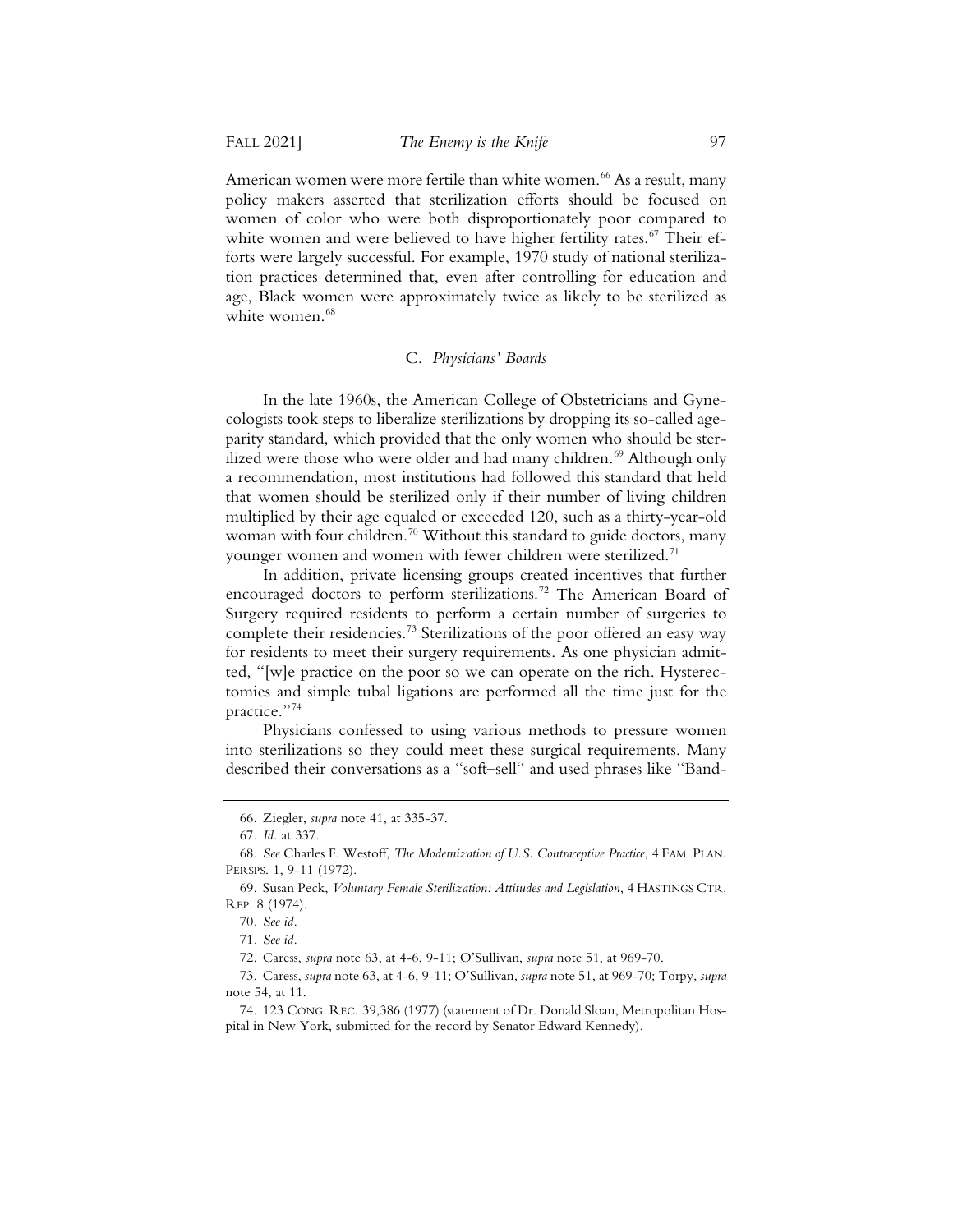aid surgery" or "stitch" to make the procedure seem less serious than it was.<sup>75</sup> Others reported that the best time to "make a pitch" for sterilization was when a woman was groggy from anesthesia.<sup>76</sup> One physician suggested these practices were pervasive when he stated, "Let's face it, we've all talked women into hysterectomies who didn't need them, during residency training." 77

#### D. *The IHS*

Because the IHS was effectively the only provider of healthcare to most Native Americans, IHS doctors were in a powerful position to increase sterilizations. Beginning with a treaty with the Winnebago Indians in 1832, multiple treaties have required the federal government to provide medical services to Native Americans.<sup>78</sup> In 1955, the government established the IHS to take responsibility for all health services provided to Native Americans.79 By 1970, "virtually all Indian births" took place in IHS facilities.<sup>80</sup> Although the federal government subsidizes the healthcare of many people in the United States, Native Americans receive free healthcare through the IHS, that is provided by government doctors in government facilities.<sup>81</sup>

Because of the IHS' dominance, Native women had few opportunities to escape the aggressive promotion of sterilization in IHS facilities. For these women, there was no place to turn for a second opinion.

Moreover, because there was no other source of healthcare, many Native Americans feared that rejecting an IHS doctor's recommendation of sterilization might anger the doctor, leading to lower-quality care.<sup>82</sup> Indeed, after Dr. Uri published her findings about sterilizations at the Claremore IHS facility, the Association of American Indian Physicians issued a press release expressing its concern that if the Indian activists continued complaining about the problems at Claremore, the Oklahoma area IHS might close it down completely.<sup>83</sup>

<sup>75.</sup> Caress, *supra* note 63, at 4-5.

<sup>76</sup>*. Id.*

<sup>77</sup>*. Id.*

<sup>78.</sup> Treaty with the Winnebagoes, U.S.-Winnebago, art. V, Sept. 15, 1832, 7 Stat. 370. 79*. See* Abraham B. Bergman, David C. Grossman, & Angela M. Erdich, *A Political History of the Indian Health Service*, 77 MILBANK Q. 571, 572, 579 (1999).

<sup>80.</sup> U.S. PUB. HEALTH SERV., *supra* note 33, at 7.

<sup>81</sup>*. Id.* at 3-8.

<sup>82</sup>*. See* O'Sullivan, *supra* note 51, at 970.

<sup>83.</sup> S*terilization of Native Women Charged to I.H.S.*, *supra* note 22, at 6.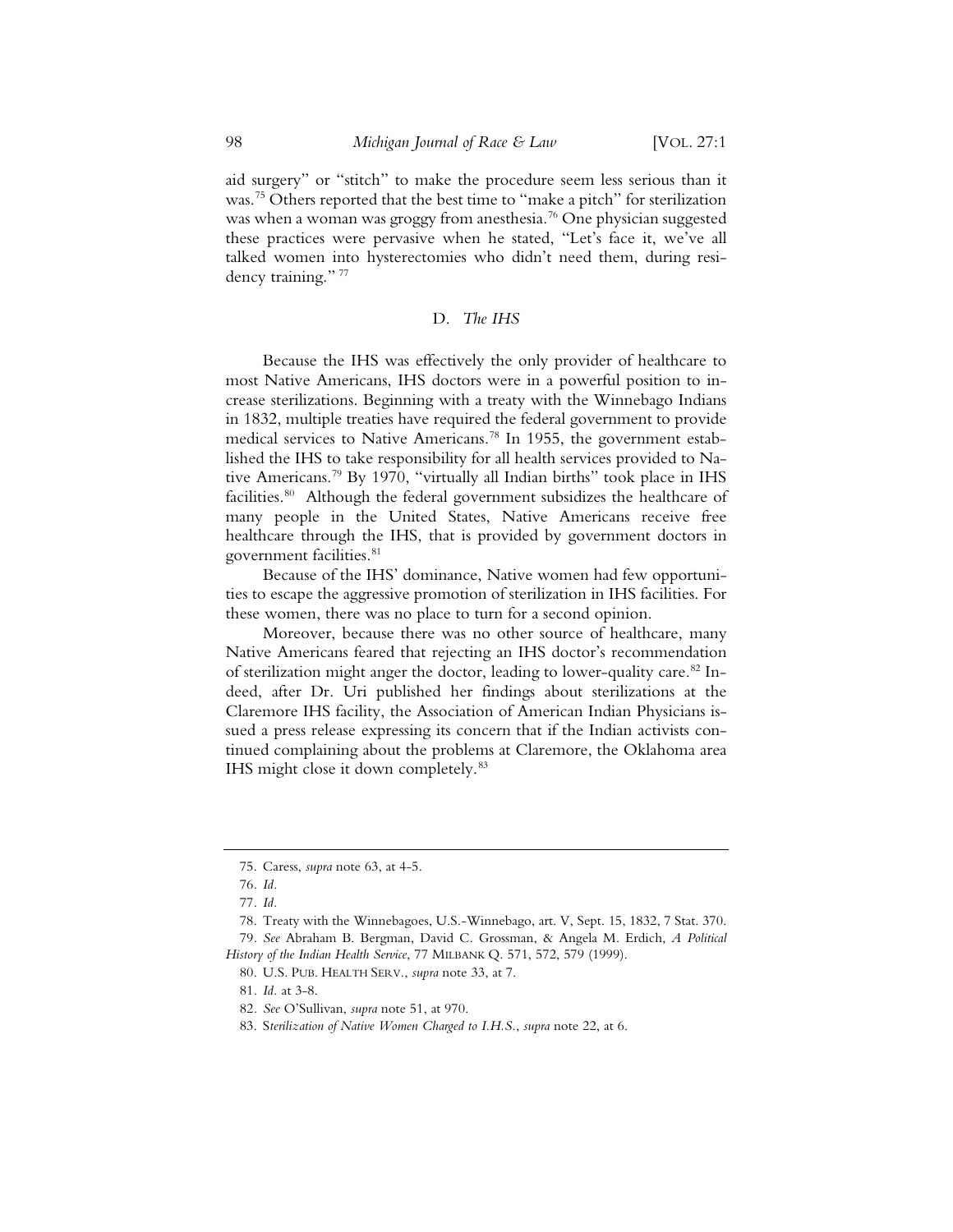#### FALL 2021] *The Enemy is the Knife* 99

#### E*. Feminists and Native American Men*

Native women opposing sterilization received little support from other groups that might normally have been allies. During the 1960s and 1970s, most feminist groups were working to secure women's rights to abortion and birth control.<sup>84</sup> The majority of the feminist groups' members had endured a radically different experience with sterilization than Native women. At this time, white women generally had difficulty convincing doctors to perform a sterilization or give them any form of contraception, so the problem of doctors performing too many or nonconsensual sterilizations seemed unimaginable to them.<sup>85</sup> Moreover, many feminist groups thought that opposing the overuse of sterilization was in direct conflict with their primary goals of improving women's access to contraceptives.<sup>86</sup> Challenging sterilization was aimed at promoting childbirth while their other initiatives aimed at preventing it.87

Similarly, established Native American advocacy groups and movements, such as the Red Power and American Indian Movements, offered little support to Native women fighting sterilization abuse. <sup>88</sup> During the 1960s and 1970s, these groups were focused on broad issues such as tribal sovereignty and the forced assimilation of Native Americans.<sup>89</sup> They were engaged in significant political activism, such as occupying Alcatraz and the Bureau of Indian Affairs headquarters in Washington, D.C. and establishing transnational alliances based on perceived similarities between the U.S. treatment of Native Americans and U.S. imperialism during the Cold War.<sup>90</sup> With this full agenda of other initiatives, challenging nonconsensual sterilizations was not a priority.<sup>91</sup>

#### V. THE GOVERNMENT INVESTIGATES

After uncovering the widespread sterilization practices at Claremore and other IHS facilities, Dr. Uri realized the powerful forces Native women faced when fighting for their reproductive autonomy. She quickly

<sup>84</sup>*. See* NELSON, *supra* note 50, at 1-3; JAEL MIRIAM SILLIMAN, MARLENE GERBER FRIED, ELENA GUTIÉRREZ,&LORETTA ROSS, UNDIVIDED RIGHTS: WOMEN OF COLOR ORGANIZE FOR REPRODUCTIVE RIGHTS 16-18 (2004).

<sup>85</sup>*. See* NELSON, *supra* note 50 at 74; *c.f.* SILLIMAN, ET AL., *supra* note 85 at 16-19.

<sup>86.</sup> ANNELISE ORLECK, RETHINKING AMERICAN WOMEN'S ACTIVISM 100 (2015).

<sup>87</sup>*. Id.*

<sup>88.</sup> O'Sullivan, *supra* note 51, at 973-975.

<sup>89</sup>*. Id.*

<sup>90.</sup> ALVIN M. JOSEPHY JR., RED POWER: THE AMERICAN INDIANS' FIGHT FOR FREEDOM 13-64 (Joane Nagel & Troy Johnson eds., 2d ed. 1999).

<sup>91.</sup> O'Sullivan, *supra* note 51, at 974.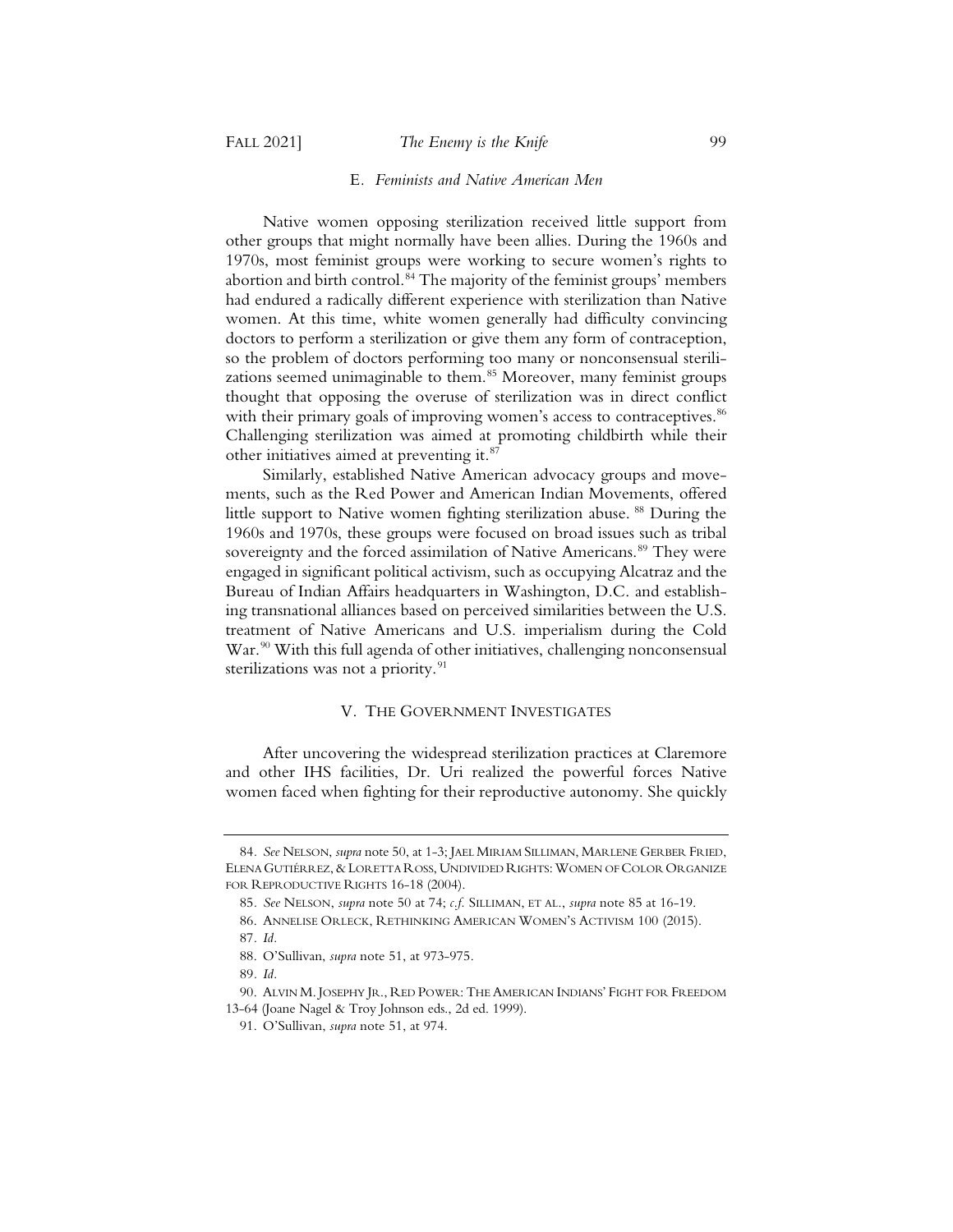became the leader of the opposition to sterilization abuse. She quit her medical practice and enrolled in law school, becoming the first Native American woman to obtain both medical and law degrees.<sup>92</sup> She spoke to newspapers, medical associations, and legal groups, arguing that the U.S. government was "using the vehicle of healthcare as a way of genocide."93 Dr. Uri also began pressing the government to investigate their own IHS facilities.<sup>94</sup> In 1976, she convinced Senator James Abourezk of South Dakota to request an investigation by the federal government's General Accounting Office  $(GAO)$ .<sup>95</sup>

The GAO investigation confirmed that the IHS had sterilized a substantial proportion of Native American women. For its study, the GAO investigated the sterilization practices in four of the twelve IHS areas and for only four years,  $1973-1976.^{96}$  It found that 3,406 Native women had been sterilized,  $3,001$  of whom had been of childbearing age.<sup>97</sup>

The impact of these sterilizations when there were only approximately 780,000 Native Americans in the United States was significant.<sup>98</sup> According to the GAO report, an average of approximately 52,800 women of childbearing age resided in the four service areas during the years it had investigated.99 The sterilization of 3,001 of these women meant that almost six percent of the women of childbearing age were sterilized in just a fouryear period.100 If citizens in the general population had been sterilized at this same rate, over 2.5 million women would have been sterilized in four years.101 Moreover, sterilization abuse had been occurring since 1965, eight years before the studied period, and continued on for at least three years after that, until 1979.<sup>102</sup> If the IHS' rate of sterilization stayed relatively constant over the fifteen years, the cumulative effect would have

<sup>92</sup>*. Woman*, *supra* note 14; NATIVE AMERICAN WOMEN:ABIOGRAPHICAL DIRECTORY 242-43 (Gretchen Bataille & Lisa Laurie eds., 2001).

<sup>93</sup>*. Woman*, *supra* note 14**;** KPFK, *supra* note 18.

<sup>94</sup>*. Theft of Life*, *supra* note 20.

<sup>95</sup>*. See id.*

<sup>96.</sup> U.S. GEN. ACCT. OFF., *supra* note 31, at 27.

<sup>97</sup>*. Id.* at 28.

<sup>98.</sup> U.S. DEP'T. OF HEALTH, EDUC., & WELFARE, U.S. PUB. HEALTH SERV., PUB. NO. 78-12009, INDIAN HEALTH TRENDS AND SERVICES 42 (1978).

<sup>99.</sup> U.S. GEN. ACCT. OFF., *supra* note 31, at 28.

<sup>100</sup>*. See id.* at 18, 28.

<sup>101.</sup> In 1970, the U.S. population was about 203 million with about 20.8% (42.3 million) women of childbearing age. If 6% of those women were sterilized, there would have been 2.5 million sterilizations over four years. U.S. DEP'T OF HEALTH, EDUC., & WELFARE, *supra* note 99, at 42, 45.

<sup>102</sup>*. See* Lawrence, *supra* note 23, at 402; *see also* O'Sullivan, *supra* note 51, at 976-77.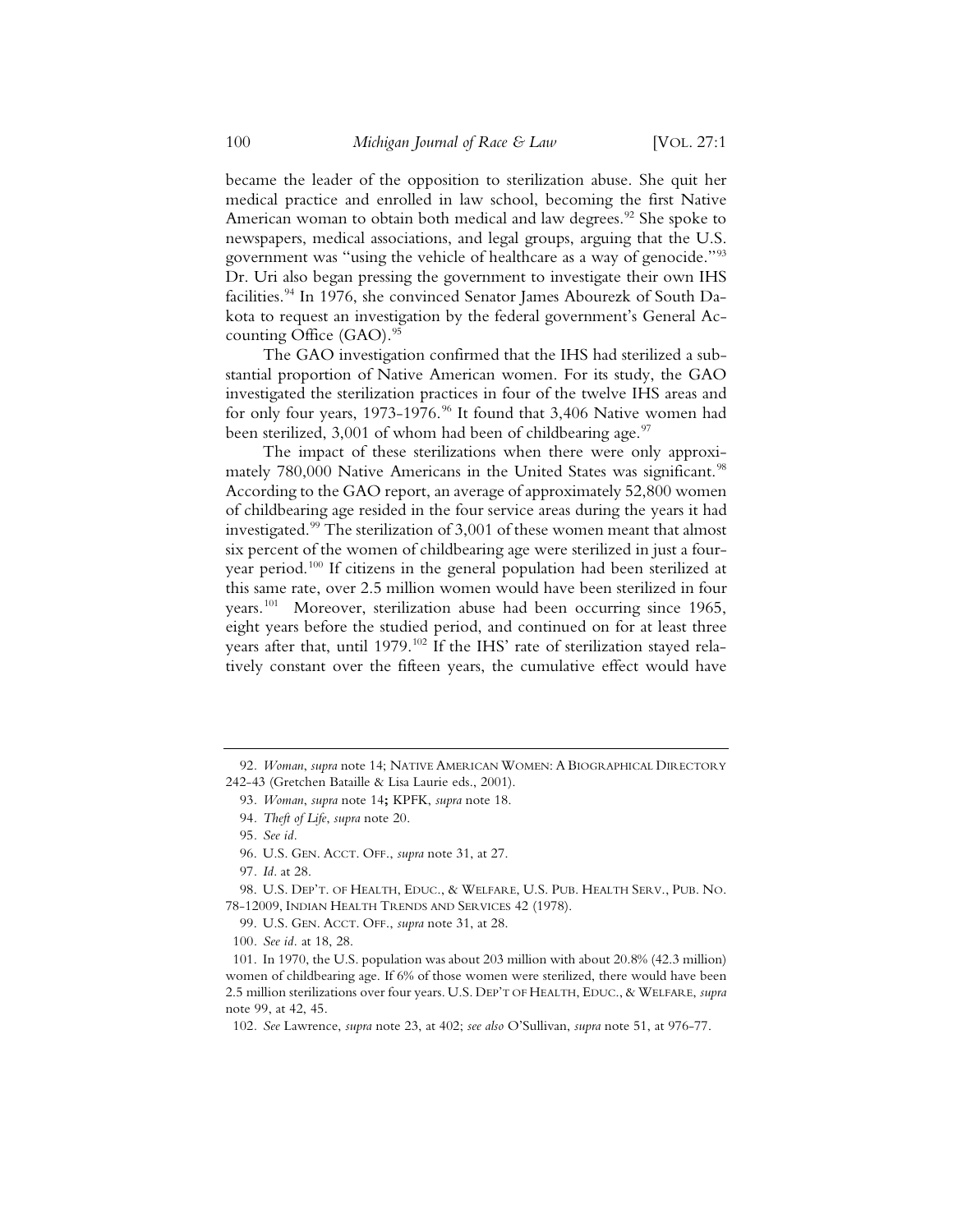been that 22.5% percent of Native women were sterilized—close to the percentage that Dr. Uri claimed were sterilized.<sup>103</sup>

Moreover, the GAO found that many of the sterilizations violated the law and government regulations. Even though the U.S. Department of Health, Education, and Welfare (HEW) mandated that the federal government not pay doctors for underage sterilizations, the IHS continued to make payments.<sup>104</sup> The GAO study found that, although the government had banned underage sterilizations, doctors sterilized thirty-sixü ü <sup>105</sup>

The GAO investigation also concluded that the majority of the sterilizations were illegally performed without the patients' informed consent, despite a federal court order that "federally assisted family planning sterilizations are permissible only with the voluntary, knowing, and uncoerced consent of individuals competent to give such consent."106 In fact, the GAO concluded that every consent form it reviewed was invalid because it neither described the sterilization procedure nor explained what the women were told before signing the form.<sup>107</sup> Additionally, although the court order and guidelines from HEW required that consent forms state that women could decline sterilization without losing their welfare benefits, the forms did not inform women of this right.<sup>108</sup>

#### VI. IHS PASSES REGULATIONS THAT PROHIBIT NONCONSENSUAL STERILIZATIONS

After the GAO study confirmed that nonconsensual sterilizations were occurring at federal IHS facilities across the country, Dr. Uri continued to give interviews, lead protests, provide speeches, and help with lawsuits against sterilization abuse.<sup>109</sup> She brought her activism to Tribal Nations around the country:

<sup>103</sup>*. Doctor Raps Sterilization of Indian Women: Claims that Many are Pressured at Government Hospitals*, *supra* note 26, at A3.

<sup>104.</sup> U.S. GEN. ACCT. OFF., *supra* note 31, at 22; NANCY ORDOVER, AMERICAN EUGENICS: RACE, QUEER ANATOMY, AND THE SCIENCE OF NATIONALISM 172 (Univ. of Minnesota Press ed. 2003).

<sup>105.</sup> U.S. GEN. ACCT. OFF., *supra* note 31, at 20-21.

<sup>106.</sup> Relf v. Weinberger, 372 F. Supp. 1196, 1201 (D.D.C. 1974).

<sup>107.</sup> U.S. GEN. ACCT. OFF., *supra* note 31, at 23-26.

<sup>108.</sup> Relf v. Weinberger, 372 F. Supp. 1196, 1203 (D.D.C. 1974); Policies of General Applicability: Restrictions Applicable to Sterilization Procedures in Federally Assisted Family Planning Projects, 39 Fed. Reg. 13887 (Apr. 18, 1974).

<sup>109.</sup> Letter from Dr. Connie Redbird Uri. to Margarite Smith, Attorney at the NLRB (Dec. 19, 1974) (on file with the University of California, Riverside, Special Collections & University Archives). This letter details several of the lawsuits that Dr. Uri planned to bring against the Indian Health Service related to the nonconsensual sterilizations occurring at IHS facilities.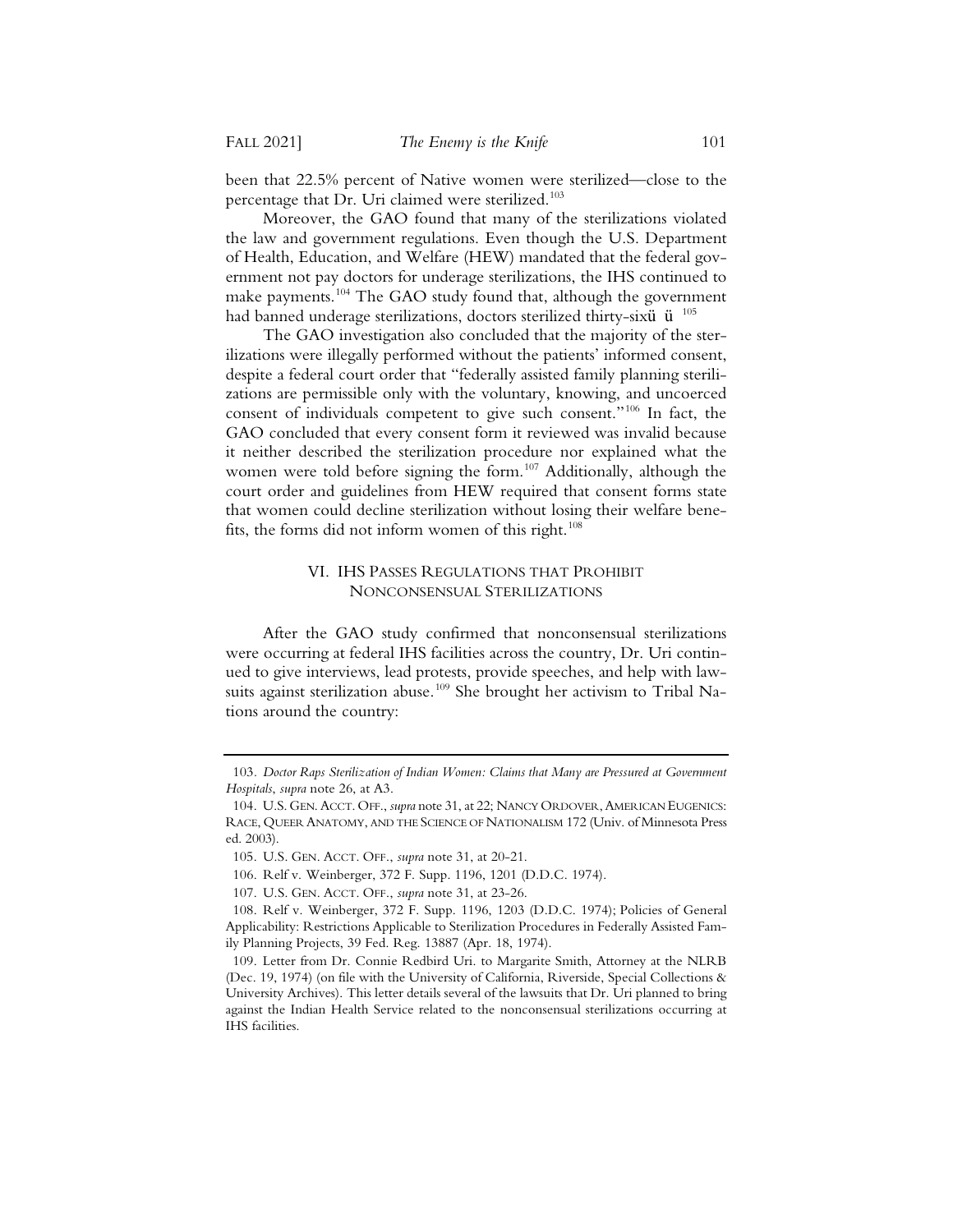I am known to be a fighter. I don't know why, I don't carry a knife or a gun, I carry a stethoscope and I carry in my head the education of the white man. I stayed an Indian. The beat of the drum is like the beat of my heart. I will fight if need be . . . anywhere a tribe needs me  $-1$  have been called to go to Alaska, the Eskimos, I have been called to go to North Dakota, I have been called to go to South Dakota and I have been called to go to Arizona. Claremore is not the only hospital in trouble.<sup>110</sup>

Soon, more Native American women joined Dr. Uri's fight.<sup>111</sup> Some organized grassroots movements to protest nonconsensual sterilizations.<sup>112</sup> The most important of these was the Women of All Red Nations (WARN), which was founded in 1974 by several female members of the American Indian Movement who wanted a group focused exclusively on women's issues.<sup>113</sup> Composed of hundreds of women from more than 30 tribes across the country, WARN held conferences, participated in protests, and distributed newsletters about issues affecting Native American women, with a focus on sterilization.<sup>114</sup> In 1978, several members participated in the 3,000 mile "Longest Walk" from San Francisco to Washington, D.C to bring attention to sterilization abuses,.<sup>115</sup> In front of  $30,000$ people rallying on the Washington Mall, WARN and other Native American leaders gave speeches about the nonconsensual sterilization of Native American women.<sup>116</sup>

Because the federal government did not immediately take action on the GAO's findings, other Native American activists tried to bring inter-

http://members.calbar.ca.gov/fal/Licensee/Detail/94666 (last visited Nov. 21, 2019); NA-TIVE AMERICAN WOMEN: A BIOGRAPHICAL DIRECTORY, *supra* note 93, at 242-43.

112. Torpy, *supra* note 54 at 15.

114. Torpy, *supra* note 54 at 15-16.

<sup>110.</sup> Dr. Connie Redbird Uri, Statement at Oklahoma City IHS Area Advisory Board Meeting, at 8 (Nov. 9, 1974) (transcript available in the University of California, Riverside, Special Collections & University Archives).

<sup>111.</sup> Although Dr. Uri was the hero of the movement to end the illegal sterilization of Native Americans, her identity has been confused in the few secondary sources that mention her. She is incorrectly referred to as "Connie Pinkerton-Uri." My own research revealed that she was born Connie Pinkerman, not "Pinkerton," and used the name "Connie Pinkerman, Esq." in her legal practice (Uri was her married name). Research using her correct name reveals that she continued fighting for the legal rights of Native Americans until her death in 2009. STATE BAR OF CAL., ATTORNEY LICENSES PROFILES,

<sup>113.</sup> JOSEPHY, *supra* note 91, at 51-52; Torpy, *supra* note 54 at 15.

<sup>115</sup>*. Longest Walk: Spirituality, Sovereignty, Land, Freedom, Justice, Survival, the Future Generations, Dignity, Self-Sufficiency, Rebirth, all of our Relatives Walk in Harmony*, AKWESASNE NOTES, Summer, 1978, at 6-12.

<sup>116.</sup> ORLECK, *supra* note 87, at 143-44; *see also* WILLSON CTR. DIGILAB, *Dr.Lehman Brightman LED THE LONGEST WALK 1978*, https://digilab.libs.uga.edu/exhibits/items /show/550 (last accessed Nov 7, 2021).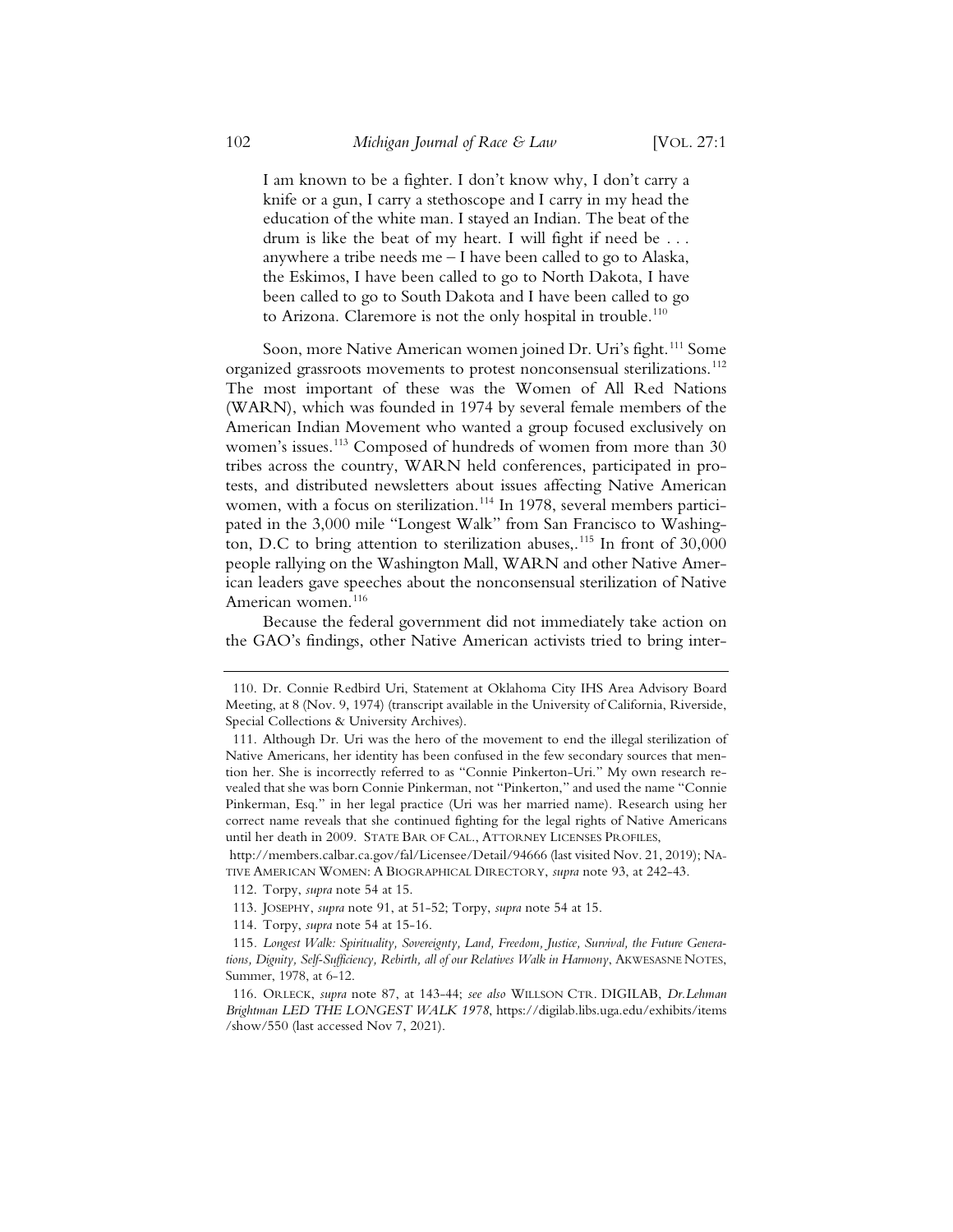national attention to the widespread sterilizations of Native women. For example, Marie Sanchez, a tribal judge of the Northern Cheyenne Indians, organized a group of Native American women to travel to Geneva, Switzerland in 1977 to testify about the IHS sterilizations at a meeting of the United Nations. There she proclaimed that "Indian women of the Western Hemisphere are the target of [a] genocide that is ongoing… the modern form [is] called sterilization."<sup>117</sup>

The Native American advocates eventually joined other women of color who were also organizing to oppose sterilization abuse in their own communities.<sup>118</sup> Although Native women were especially vulnerable to sterilization abuse because of the concentration of Native healthcare in the IHS and financial incentives to perform federally-funded sterilizations, non-Native women of color had also experienced nonconsensual sterilizations.119 Efforts to reduce poverty and beliefs that women of color were more fertile than white women resulted in physicians sterilizing not only Native women without their full consent, but also many Black and Latina women. $120$ 

In 1975, organized groups representing different populations of women of color officially joined together under the National Women's Health Network (NWHN).<sup>121</sup> The groups comprising NWHN included those representing Black women, Mexican-American women, Puerto Rican women, and Native American women.<sup>122</sup> The ten-person board had three Native American board members, including Dr. Connie Uri and Marie Sanchez.<sup>123</sup> NWHN distributed publications informing women both of the permanent effects of sterilization and of their right to refuse the procedure.124 The publications also helped to alert policy makers to the problems of sterilization abuse.<sup>125</sup>

Prompted by the activism of NHWN and other grassroots organizations, Congress held hearings about sterilization abuse in 1978.<sup>126</sup> During the hearings, lawmakers acknowledged that sterilizations after a woman is "admitted to a hospital for childbirth, or is in labor, or under sedation for labor pains" are "among the most common forms of sterilization abuse – particularly in women who because of educational or linguistic deficits, or

<sup>117</sup>*. Marie Sanchez: For the Women*, AKWESASNE NOTES, Dec. 1977, at 14.

<sup>118.</sup> ORLECK, *supra* note 87, at 99-100.

<sup>119</sup>*. Id.* at 95-100.

<sup>120</sup>*. Id.*

<sup>121.</sup> O'Sullivan, *supra* note 51, at 975-76.

<sup>122</sup>*. Id.* at 975.

<sup>123</sup>*. Id.*

<sup>124</sup>*. See generally* NATIONAL WOMEN'S HEALTH NETWORK, STERILIZATION: RESOURCE GUIDE (1980).

<sup>125.</sup> O'Sullivan, *supra* note 51, at 975-76.

<sup>126</sup>*. Id.*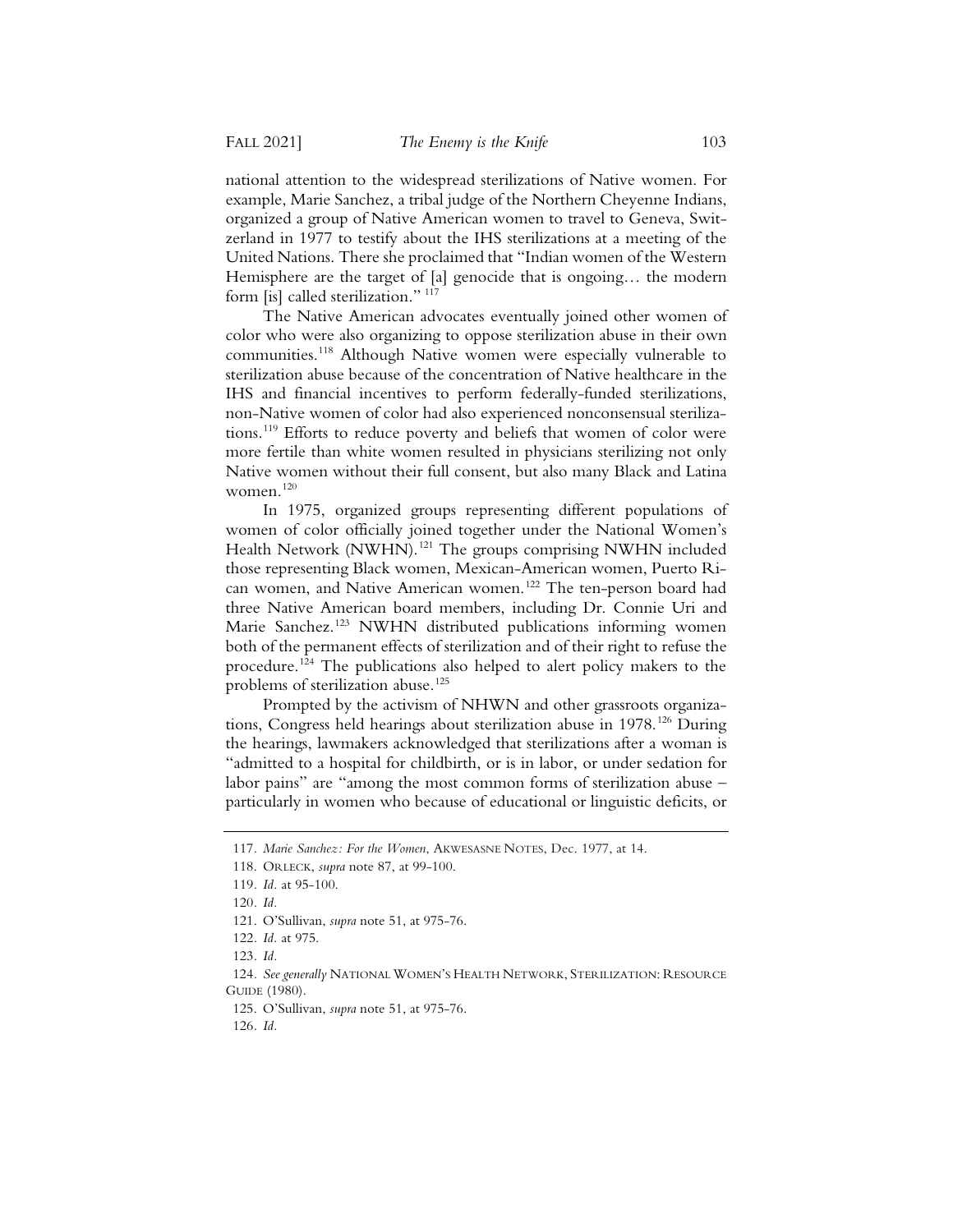cultural differences, cannot under these stressed conditions always understand what is being proposed to them."<sup>127</sup> Asserting the need for stricter regulations, they cautioned that "[w]here federally-funded sterilizing operations are concerned, this is a time for prudence….Poverty is not a crime of individuals against society, and does not call for such punishments as sterilization abuse of poor individuals by an affluent society."<sup>128</sup>

Following the hearing, HEW published new guidelines to prevent nonconsensual sterilizations.129 They mandated that consent forms explain alternative birth control methods, state that federal benefits would not be withdrawn for refusing sterilization, and include an interpreter's signature.<sup>130</sup> The guidelines stated that consent was impossible if a woman was in labor or under the influence of medication.<sup>131</sup> They also extended the waiting period between consent and procedure from 3 days to 30 days.132 Finally, the guidelines eliminated federal funding for hysterectomies done for sterilization purposes, removing a significant financial incentive of physicians to perform the procedures.<sup>133</sup>

Moreover, Congress also noted the unique harm that nonconsensual sterilizations imposed on Native Americans by recognizing that "[f]or Indian people and their tribal governments, sterilization abuse is not only a matter of individual human rights, but also one of political survival. As such, the right of Indian people to freely self-determine their reproductive lives is a necessary pre-condition to all other rights they possess individually and as tribal members."134

After a period of public comment, the guidelines went into effect in February, 1979.<sup>135</sup> Although they were a victory for the Native American women activists and other women of color that had advocated for increased federal oversight, they were not supported by many feminist organizations who feared that the extended waiting period intruded on reproductive choice.<sup>136</sup>

Despite the mixed support for the HEW guidelines, nonconsensual sterilizations began to decline soon after the guidelines' publication.<sup>137</sup>

<sup>127. 124</sup> CONG. REC. 6,908-09 (1978).

<sup>128</sup>*. Id.*

<sup>129.</sup> U.S. Department of Health, Education, and Welfare, Policies of General Applicability: Provision of Sterilization in Federally Assisted Programs of the Public Health Service, 43 Fed. Reg. 52,146, 52,174 (Nov.8, 1978) (to be codified at 42 C.F.R. pt. 50.202).

<sup>130</sup>*. Id.*

<sup>131</sup>*. Id.*

<sup>132</sup>*. Id.*

<sup>133</sup>*. Id.*

<sup>134. 124</sup> CONG. REC. 7,840 (1978).

<sup>135.</sup> THEOBALD, *supra* note 32, at 164.

<sup>136</sup>*. Id.*

<sup>137</sup>*. Id.* at 171.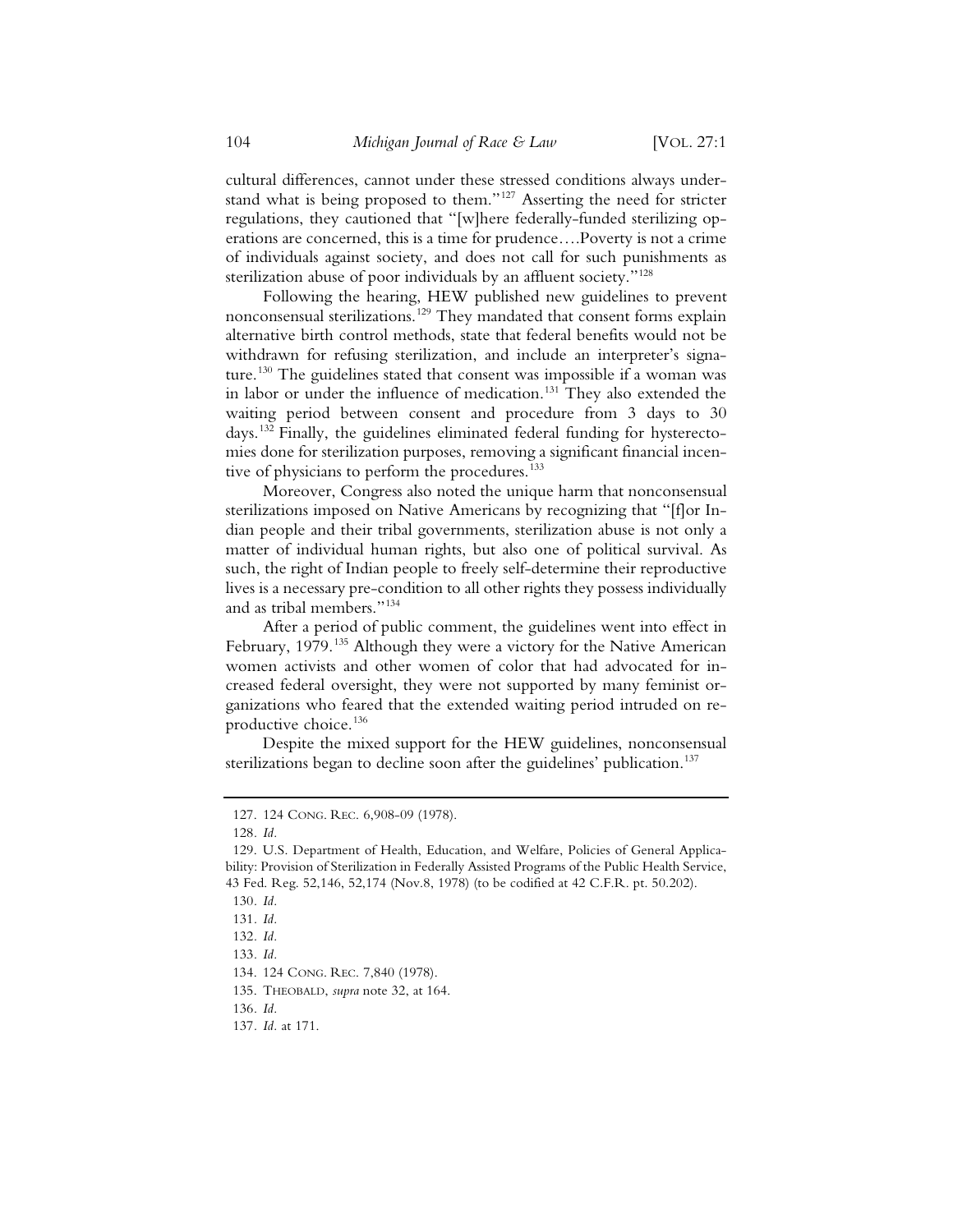#### VII. STERILIZATION'S LEGACY

With the publication of the HEW guidelines in 1979, the IHS practice of nonconsensual sterilization declined significantly.<sup>138</sup> However, the federally-sponsored sterilization of Native women between 1965 and 1979 had long-lasting impacts on the Native American population.

Multiple investigations, including one by the federal government's own GAO, indicate that as much as twenty-five percent of Native American women of childbearing age were sterilized during this period.<sup>139</sup> Subsequent studies suggest the percentage may have been even higher, possibly over forty percent.140 Given the population of Native Americans at the time, these percentages mean that between 41,000 and 66,000 Native American women were sterilized, and some unknown number of Native American children were never born.<sup>141</sup>

Many of the sterilized women suffered psychologically and experienced higher rates of addiction and divorce.<sup>142</sup> The sterilizations were especially traumatic because of the importance of reproduction to tribal survival.143 As Katsi Cook of the Mohawk Nation indicated, "women are the base of the generations. Our reproductive power is sacred to us."144 Similarly, Mary Crow Dog of the Lakota tribe explained that many Native women believed they had a responsibility to "make up for the genocide suffered by [their] people in the past."<sup>145</sup>

Tribes in which a significant number of women were sterilized suffered both by losing power in tribal councils whose representation was based on population and by losing federal services based on population.<sup>146</sup> They also lost the respect of other tribes because the IHS sterilizations were

<sup>138.</sup> O'Sullivan, *supra* note 51, at 977.

<sup>139</sup>*. See* discussion *supra* Parts II and IV.

<sup>140.</sup> Lee Brightman, United Native Americans President, estimated that 42 percent of the women of childbearing age were sterilized. *Growing Fight Against Sterilization of Native Women*, *supra* note 29, at 29.

<sup>141.</sup> According to IHS data, 21.1% of the Native American population of 780,000 were women of childbearing age. If 25% - 40% of those women were sterilized, there would have been 41,000 – 66,000 sterilizations. U.S. DEP'T. OF HEALTH, EDUC., & WELFARE, *supra* note 99, at 42, 45.

<sup>142.</sup> Lawrence, *supra* note 23, at 410.

<sup>143</sup>*. C.f.* ANN L. CLARK, CULTURE, CHILDBEARING, HEALTH PROFESSIONALS 26, 28 (1978).

<sup>144.</sup> Katsi Cook, *A Native American Response*, *in* BIRTH CONTROL AND CONTROLLING BIRTH: WOMEN CENTERED PERSPECTIVES 251, 253 (Helen Holmes, Betty B. Hoskins, & Michael Gross eds., 1980).

<sup>145.</sup> MARY CROW DOG & RICHARD ERDOES, LAKOTA WOMAN 244 (1990).

<sup>146</sup>*. See* Lawrence, *supra* note 23, at 411.